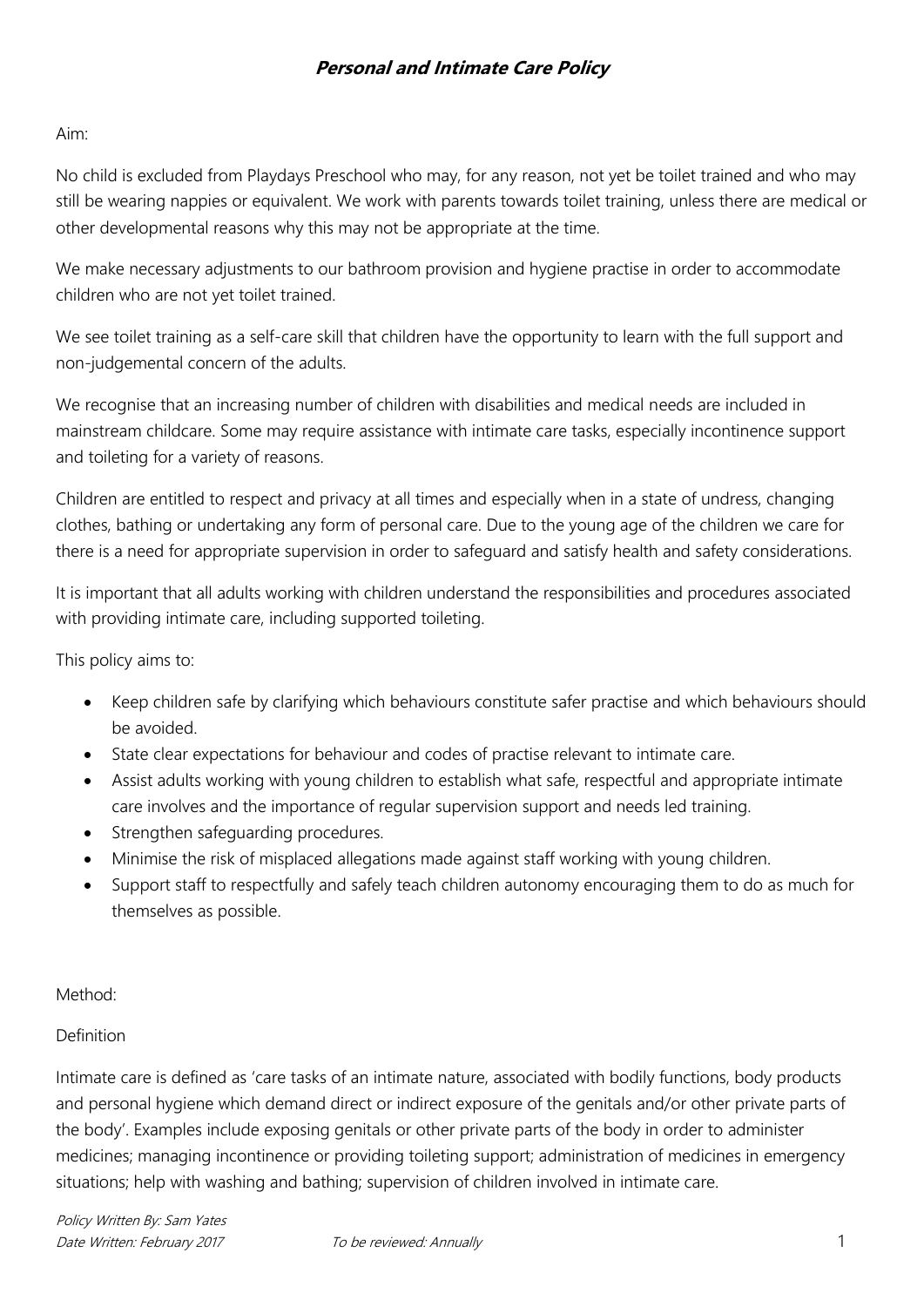## Guiding principles

There are 3 fundamental rules that are paramount and should be evident whenever intimate care is considered.

- 1. Every procedure must be completed in an environment and atmosphere of total respect and dignity both for the child receiving care and for the person involved in providing care.
- 2. Every plan supporting intimate care must demonstrate how the child can be enabled to develop independence as far as is reasonably practicable for them.
- 3. The number of adults engaged in care should only reflect the minimum needed to perform the task safely and respectfully. Each situation should reflect both the safety and vulnerability of children and staff.

Intimate care should be a positive experience for both the child and the staff. It is essential that care is given gently, respectfully and sensitively and that every child is treated as an individual. As far as possible the child should exercise choice and should be encouraged to have a positive image of his own body.

The principles are put into practise by:

- Taking into account the child's method and level of communication which may include words, signs, symbols, body movements and eye pointing.
- Ensuring where an individual intimate care plan is required for needs that are in exception to the 'norm' required within early years, that the child's method of communication is clearly identified and carers have the ability to understand and communicate.
- Ensuring that when a child is unable to verbalise a preference, other means should be explored including determining child's wishes by observations or reactions to intimate care.
- Agreeing on appropriate terminology used by staff for the description of private parts of the body and bodily functions.
- Ideally, and wherever possible, allowing the children to choose who should provide intimate care.
- Ensuring a sufficient number of trained staff, both male and female are available to provide intimate care, especially where there is an intimate care plan in place.
- Allowing the child to care for himself as far as possible.
- Being aware of and responsive to the child's reactions.
- When an intimate care plan is required, reflection on whether the guiding principles are evident within the plan.
- Given the right approach intimate care should provide opportunities to teach children about the value of their own bodies, to develop their personal safety skills and to enhance their self-esteem. Whenever children can learn to assist in carrying out aspects of their own intimate care they should be encouraged to do so.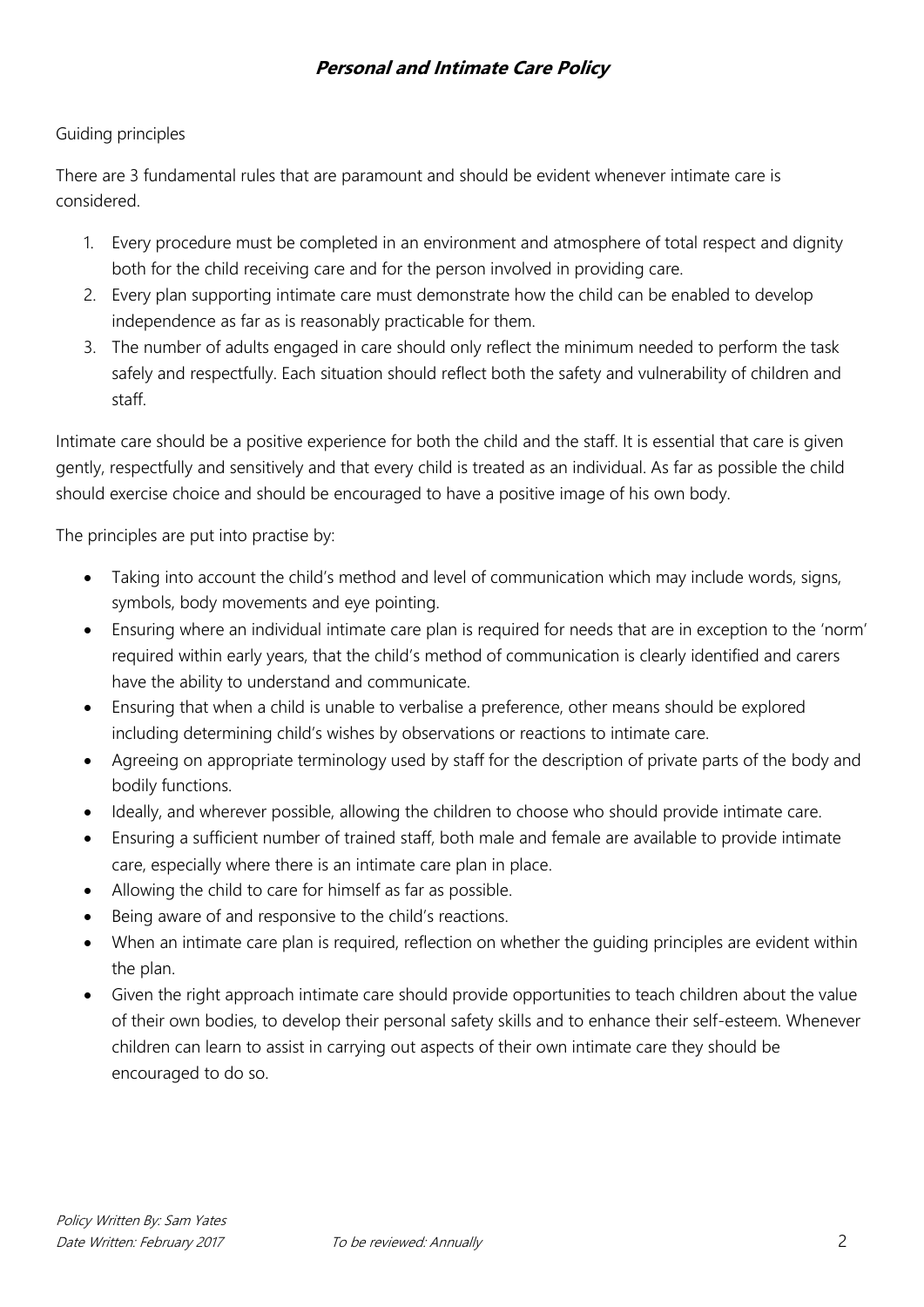What does this look like at Playdays?

### Staff

All staff who are DBS checked undertake changing young children in the preschool. The procedure is explained to them on enrolment and the message is reinforced that if they are unclear on the procedures or lack confidence they are able to access immediate support and guidance.

Staff must be supported in the specific types of intimate care they carry out and training should be provided. This may include in-house training during the induction period, ongoing in-house training or sourcing external training. All preschool staff are expected to carry out intimate care procedures. Staff who are new to the setting should be closely supervised during intimate care procedures until they have completed a satisfactory probation period.

Staff ensure that modesty and privacy is respected and protected at all times. They ensure that nappy changing is relaxed and a time to promote independence in young children. Young children are encouraged to take an interest in using the toilet; they may just want to sit on it and talk to a friend who is also using the toilet. Older children access the toilet when they have the need to and are encouraged to be independent.

Staff share information with parents to ensure consistent intimate care routines and terminology between home and preschool.

Staff are gentle when changing, they avoid pulling faces and making negative comments about 'nappy contents'. Staff do not make inappropriate comments about young children's genitals when changing their nappies. Staff always communicate in an age appropriate way taking into account the child developmental level and their preferred method of communication. Staff will speak to the child by name.

Staff are aware and alert to the cultural and religious sensitivities related to intimate care and take these fully into account. Any religious or social requirements must be considered and may trigger an intimate care plan.

If a child becomes incontinent and requires support, they will be discreetly removed from the play room and taken to the bathroom. If young children are left in wet or soiled nappies or clothing this may constitute neglect and will be a disciplinary matter. Playdays staff have a duty of care towards children's personal needs.

An intimate care log is recorded each time a nappy is changed, recording the date, time, staff initials and child's name. any unusual responses by the child – signs of dislike, change in behaviour etc. – should also be recorded.

If staff member has concerns about physical changes in a child's presentation e.g. unusual anxiety, bruising, soreness etc. they need to immediately report their concerns to the designated safeguarding officer and log the concern on a purple safeguarding form.

All staff are aware that mobile phones are not allowed anywhere within the preschool environment. The preschool camera id not to be taken into areas where intimate care is carried out.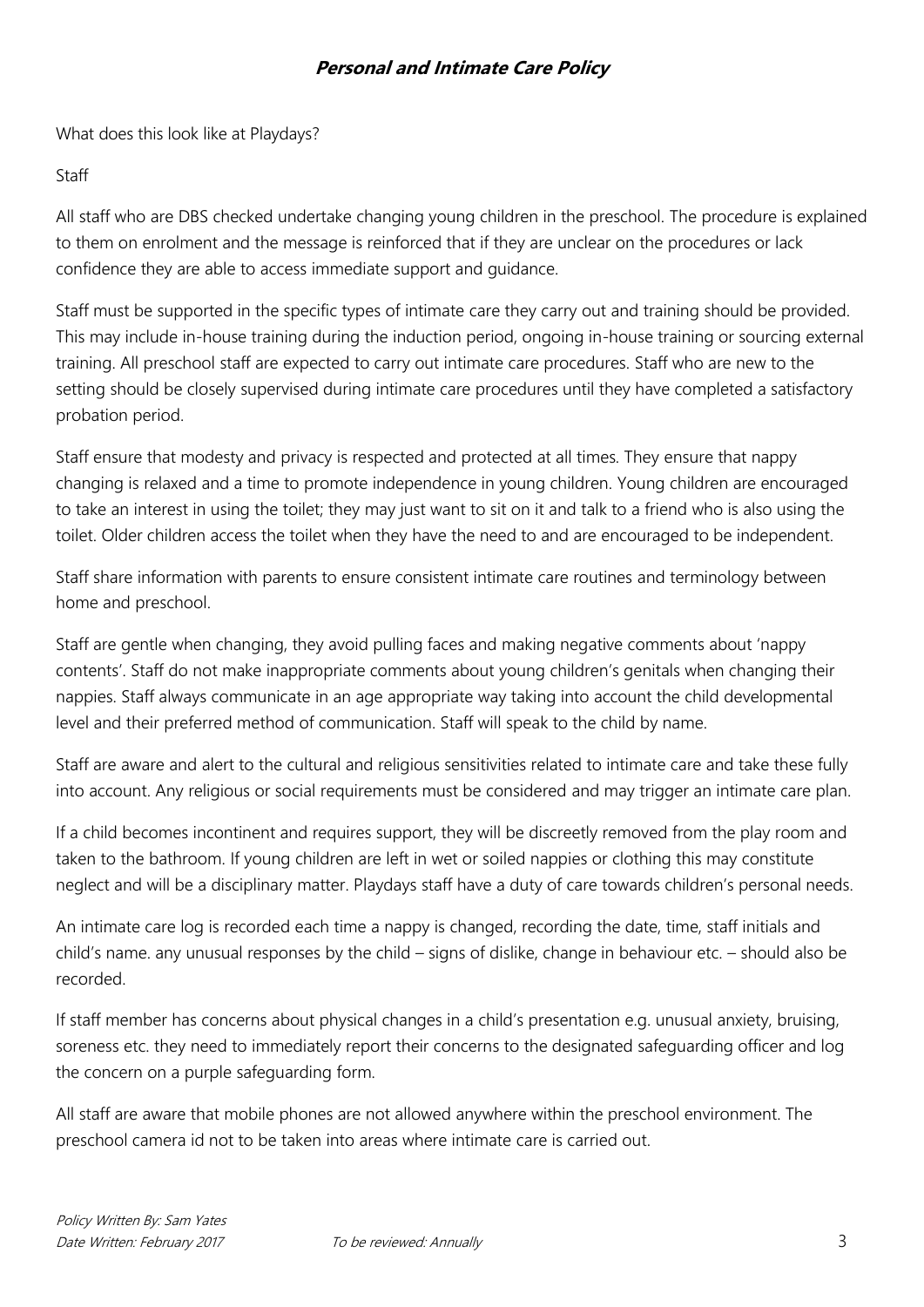#### Environment

Changing areas are warm and there are safe areas to lay young children if they need their private parts cleaned. There is a raised surface for staff to lay children on and steps are provided for children to access the ledge themselves with adult support. Adults should never leave the child unattended or turn their back on them whilst they are on the changing surface. If for any reason the child cannot use the steps with support, they are at risk of falling from the surface or staff need to leave them unattended for any amount of time, a changing mat should be placed on the floor instead. Each young child supplies their own nappies and wet wipes daily.

The bathroom environment is kept to a high standard of hygiene and ensures the safety and dignity of the children. Suitable resources and equipment are always available to reduce biological risk and ensure the health and safety of the child and staff. Disposable, one use gloves and aprons are worn before changing starts and the areas are prepared using antibacterial solutions to wipe down surfaces before and after intimate care routines are commenced.

Nappies and pull ups are disposed of hygienically. They are bagged, tied and put in the nappy bin. The nappy bin is emptied daily into the outdoor bin. Cloth nappies, trainer pants and ordinary pants that have been wet or soiled are double-bagged and tied for the parent to take home to clean. We do not have the facilities to rinse or clean them at preschool.

Children should be encouraged to wash their hands and have independent access to warm water, soap and disposable paper towels. They should be allowed some time to explore and play with the water and soap.

#### Intimate Care Plans

Where children have needs that are 'different from or additional to' our normal intimate care routines, an intimate care plan will be developed, involving, the SENCO, parents, health professionals and where possible the child's voice.

Intimate care plans will consider strategies that support and encourage children towards independent intimate care where possible. Staff would agree with the child and their family the appropriate terminology to be used for private parts and bodily functions. Where possible staff promote the best practise of using the correct anatomical name for intimate body parts.

Intimate care plans detail the assessment of children's capabilities in terms of what intimate care tasks they can achieve themselves e.g. wiping, washing, changing; and what tasks will be undertaken by staff. There should be no ambiguity about what is expected by a staff member. If care is to be delivered in one to one situations this should be clearly identified on the plan. The plan should also stipulate how independence for the child will be achieved to the best of their ability. Arrangements for visits out of the preschool setting should be detailed.

Regular reviews of the child's abilities may show improving independence and thus reducing the tasks required by the staff member to complete. This should take place every 6 months but this would be more frequent if the circumstances are changing.